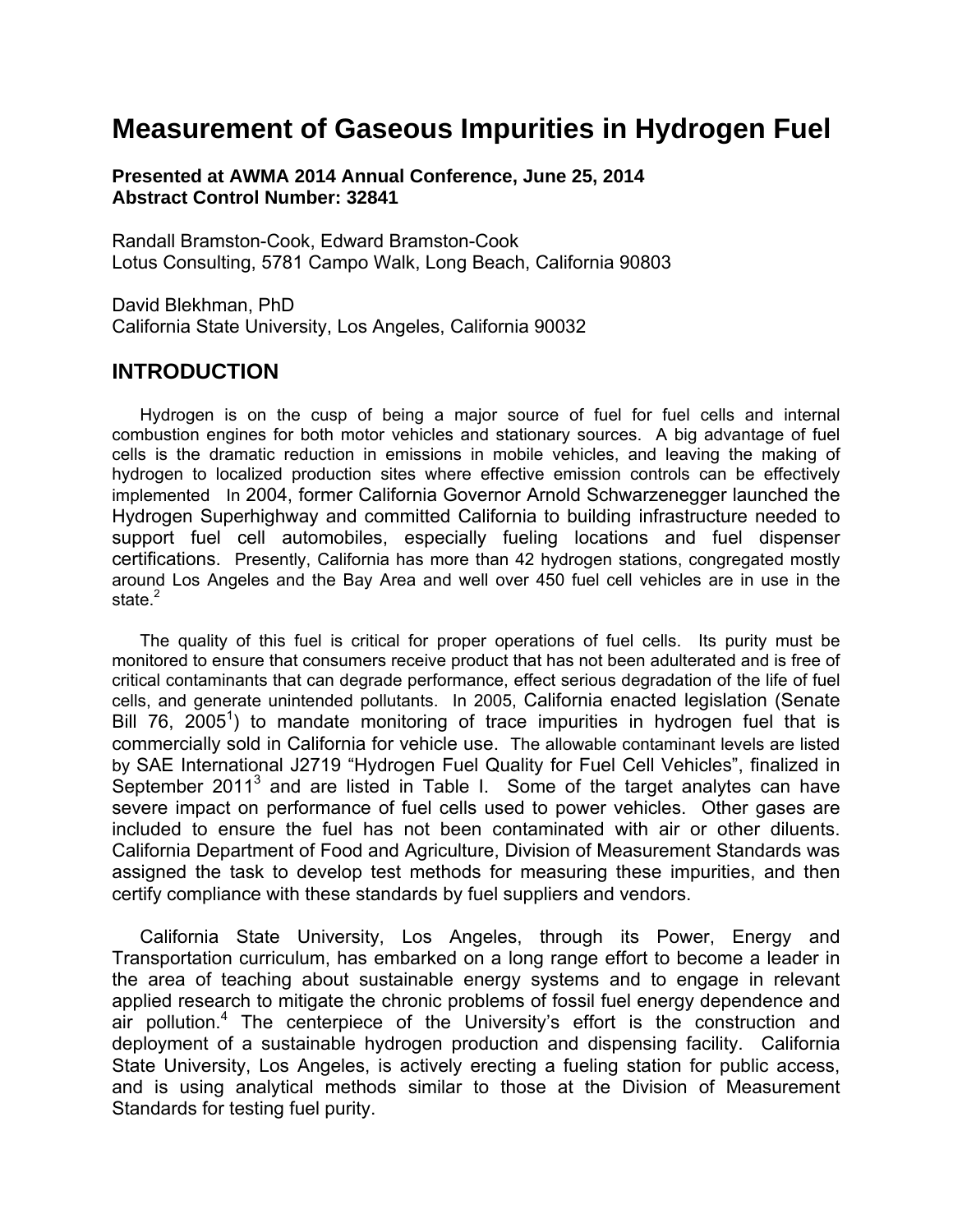The report summarizes the design of instrumentation to measure most of the gaseous constituents and performance achieved in meeting the mandated fuel specifications. This list requires use of multiple detectors to attain detection below the required action levels, thus allowing a comfortable margin to properly assess the fuel. Most are detectable with gas chromatographic processes and include:

- Flame ionization detector for Total Hydrocarbons
- Electron capture detector for Oxygen
- Thermal conductivity detector for Helium
- Pulsed discharge detector for Nitrogen and Argon
- Flame ionization detector with reduction catalyst for Carbon Monoxide and Carbon Dioxide
- Pulsed flame photometric detector for Total Sulfur Compounds
- Mass spectrometer for Total Halogenated Compounds
- Ring-down spectrometers for Water and Formaldehyde/Ammonia

 Measurement of formic acid and particulate size/concentration are not discussed here.

| <b>Specification</b>                            | <b>Value</b>   |
|-------------------------------------------------|----------------|
| Hydrogen Fuel Index (minimum, mol%)             | 99.97          |
| Total Trace Gases (maximum, µmol/mol)           | 300            |
| Water (maximum, µmol/mol)                       | 5              |
| Total Hydrocarbons (maximum, µmol/mol)          | $\overline{2}$ |
| Oxygen (maximum, µmol/mol)                      | 5              |
| Helium (maximum, µmol/mol)                      | 300            |
| Nitrogen and Argon (maximum, µmol/mol)          | 100            |
| Carbon Dioxide (maximum, µmol/mol)              | 2              |
| Carbon Monoxide (maximum, µmol/mol)             | 0.2            |
| Total Sulfur (maximum, umol/mol)                | 0.004          |
| Formaldehyde (maximum, µmol/mol)                | 0.01           |
| Formic Acid (maximum, µmol/mol)                 | 0.2            |
| Ammonia (maximum, µmol/mol)                     | 0.1            |
| Total Halogenated Compounds (maximum, µmol/mol) | 0.05           |
| Particulates Size (maximum, um)                 | 10             |
| Particulate Concentration (maximum, µg/L @ NTP) |                |

#### **Table I. Hydrogen Fuel Specifications.**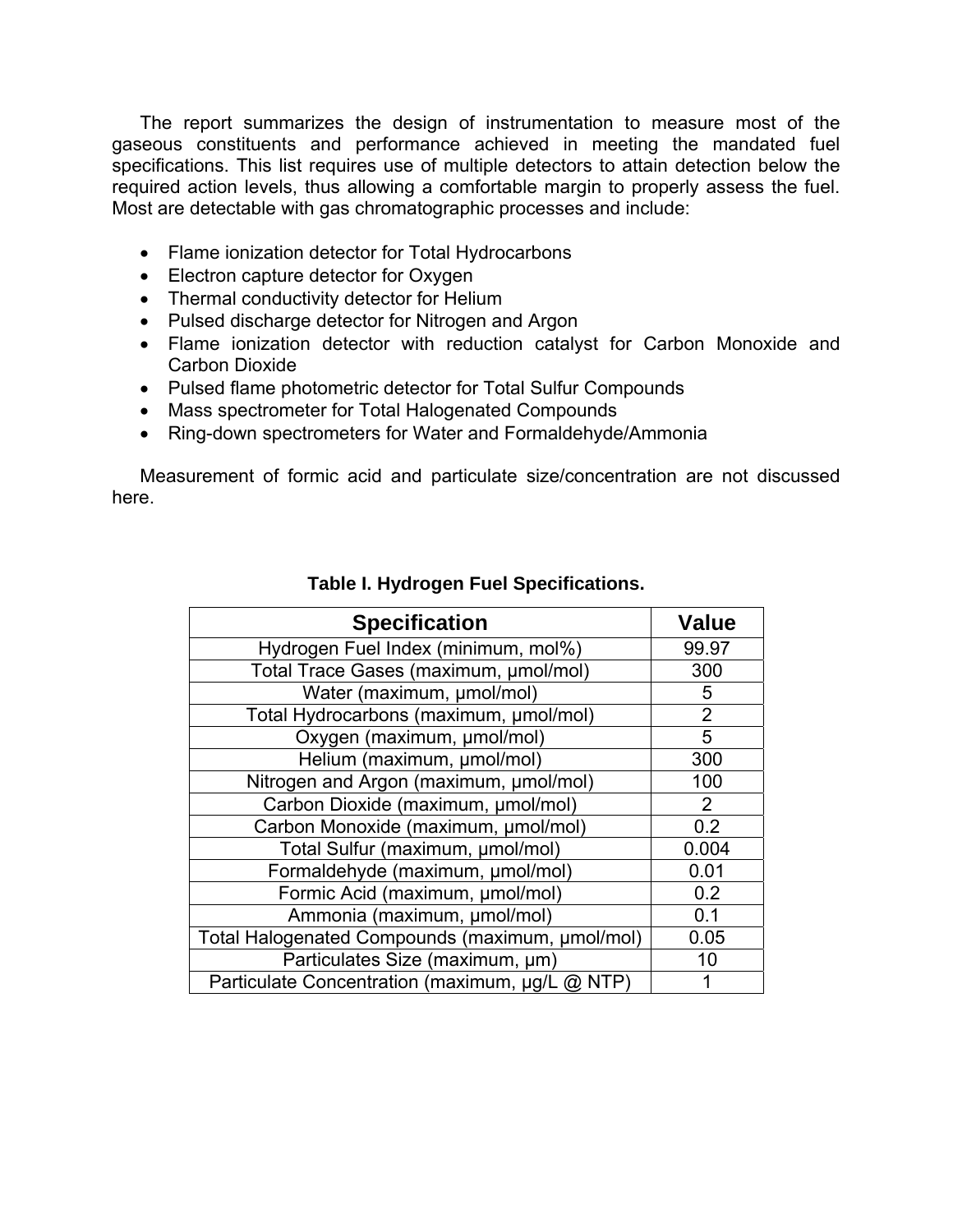### **EXPERIMENTAL**

 Analytes measureable by chromatographic techniques were determined by a Bruker SCION SQ Mass Spectrometer with two Bruker 456 Gas Chromatographs (Bruker, Fremont, Ca) configured in a master/slave setup so that a single sample was loaded up into multiple sample loops for each of the column and detector sets (Figure 1). With six detectors deployed for the chromatographic measurements, two chromatographs were set up by Lotus Consulting (Long Beach, Ca) to generate concentrations and special reporting generated a combined report with minimal operator interactions. To attain performance required for the very low levels of halogenates and sulfur compounds, large volume of sample was loaded (typically 300 ml) with mass flow controllers and focused with cryogenic traps and then desorbed for direct injection into the associated columns. The rest of the analytes were loaded into the system by fixed volume sample loops, with appropriate volumes for the target levels. All valves were actuated with micro-electric actuators and all column and detector flows were set through electronic flow controllers. A sixteen position automated sampler allowed unattended operations for multiple samples, pretested to withstand inlet pressures to 1,200 psiG. Typical incoming sample pressures were 1,000 psiG and had to be throttled down with a lowvolume, high pressure regulator into a tolerable 20 psiG, to be within operating range of the remaining valves. When not in active use, this regulator was flushed with purge gas to eliminate possible component carry-over into the next sample.

#### *Master Gas Chromatograph*

Argon and Nitrogen Sample Injection Volume: 2.0 ml Columns - 6 feet, 1/8" OD, packed with Hayesep N plumbed in foreflush/backflush to vent and with Molecular Sieve 5A, plumbed in series/bypass Column Temperature: 80 °C Carrier Gas: Helium, 10 ml/min with Electronic Flow Controller Type 23 and pressure regulator plumbed in parallel Detector: Valco Pulsed Discharge Detector Detector Temperature: 100 °C Detector Range: 10<sup>-11</sup> amps/mv Electrometer Scale: 1,000 volts Total Hydrocarbons (THC) Sample Injection Volume: 0.25 ml Detector: Flame Ionization Detector Detector Temperature: 120 °C Detector Range: 10-12 amps/mv Electrometer Scale: 1,000 volts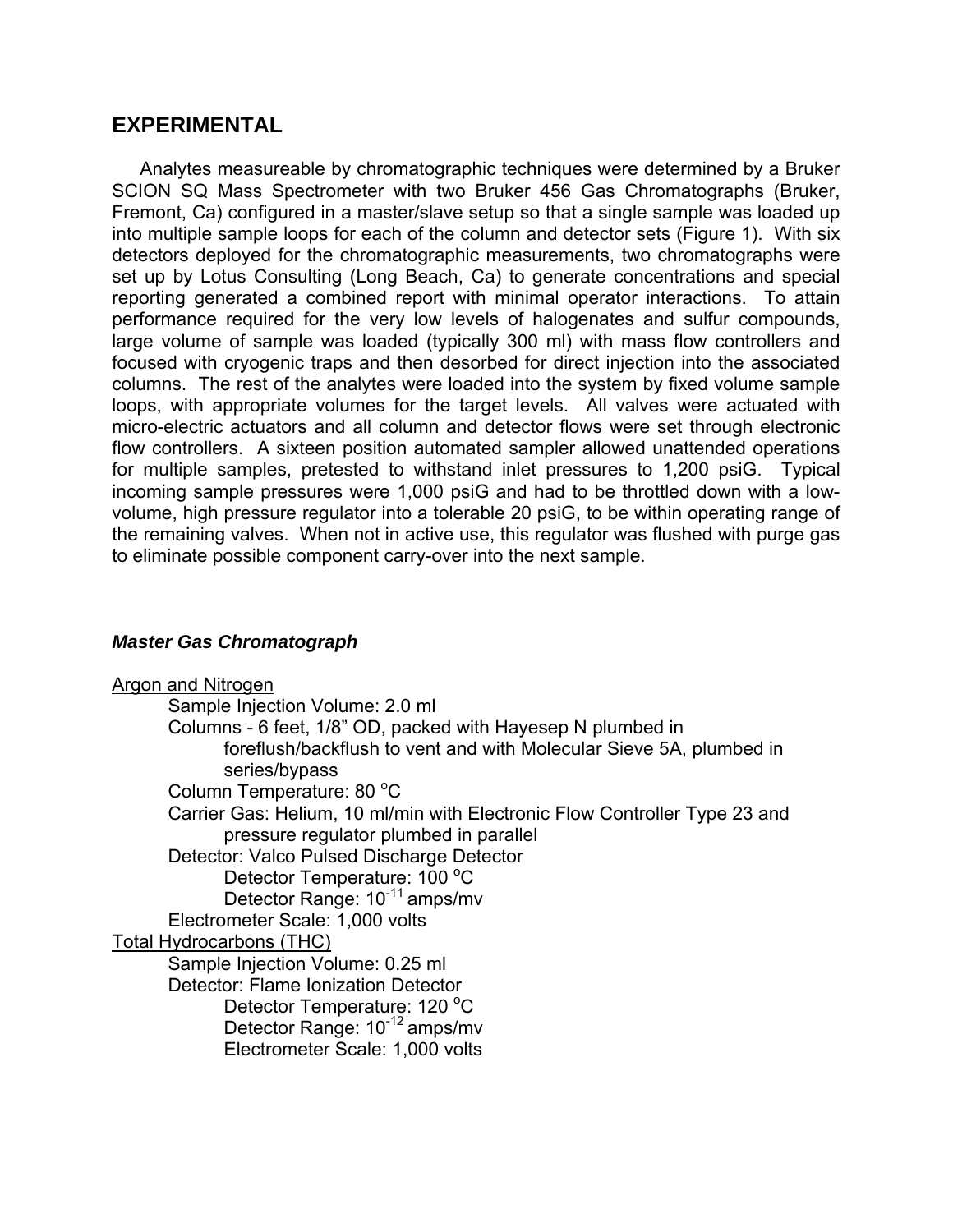

**Figure 1. Block Diagram for Hydrogen Fuel Analyzer.** GSV is Gas Sampling Valve and MFC is mass flow controller.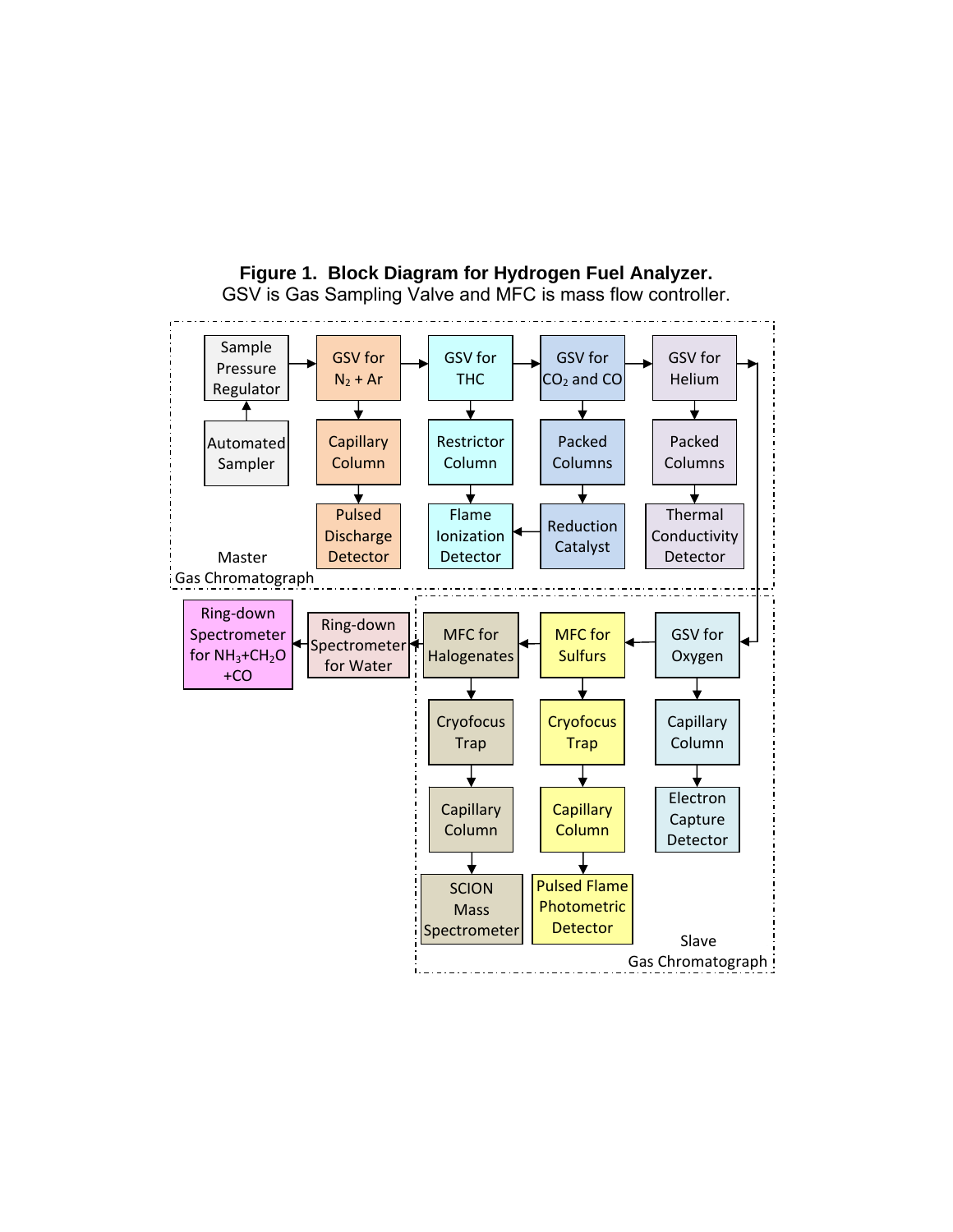Carbon Dioxide and Carbon Monoxide

Sample Injection Volume: 2.0 ml

Columns - 6 feet, 1/8" OD, packed with Hayesep N plumbed in

foreflush/backflush to vent and with Molecular Sieve 5A, plumbed in series/bypass

Column Temperature: 80 °C

Column Flow: Argon, 25.0 ml/min with Electronic Flow Controller Type 23 and pressure regulator plumbed in parallel

 Reduction Catalyst- 2" 10% Nickel Nitrate on Chromosorb PAW Reduction Catalyst Temperature: 380 °C Detector: Flame Ionization Detector Detector Temperature: 120 °C

 Detector Range: 10-12 amps/mv Electrometer Scale: 1,000 volts

### Helium

Sample Injection Volume: 0.25 ml

Columns - 6 feet, 1/8" OD, packed with Hayesep N plumbed in foreflush/backflush to vent and 12 feet, 1/8" OD, packed with Molecular Sieve 5A

Column Temperature: 80 °C

Carrier Gas: Argon, 5.0 ml/min with Electronic Flow Controller Type 23 and pressure regulator plumbed in parallel

Detector: Thermal Conductivity Detector

Detector Temperature: 100 °C

Filament Temperature: 250 °C Detector Range: 0.05

Reference Flow: Argon 5.0 ml/min

### *Slave Gas Chromatograph*

### Oxygen

Sample Injection Volume: 1.0 ml Columns – Hayesep N micro-packed column, 100/100 mesh, 1 meter, plumbed in series/bypass and Carboxene 1010, 0.53 mm ID, 30 m capillary column (Supelco, Bellefonte, Pa), with attached particle trap Micropacked Column Temperature: 65 °C Capillary Column Temperature: 50 °C Carrier Gas: Helium, 1 ml/min with Electronic Flow Controller Type 23 Detector: Pulsed <sup>63</sup>Ni Electron Capture Detector Detector Temperature: 120 °C Detector Range: 10 Detector Make-up: Nitrogen, 25 ml/min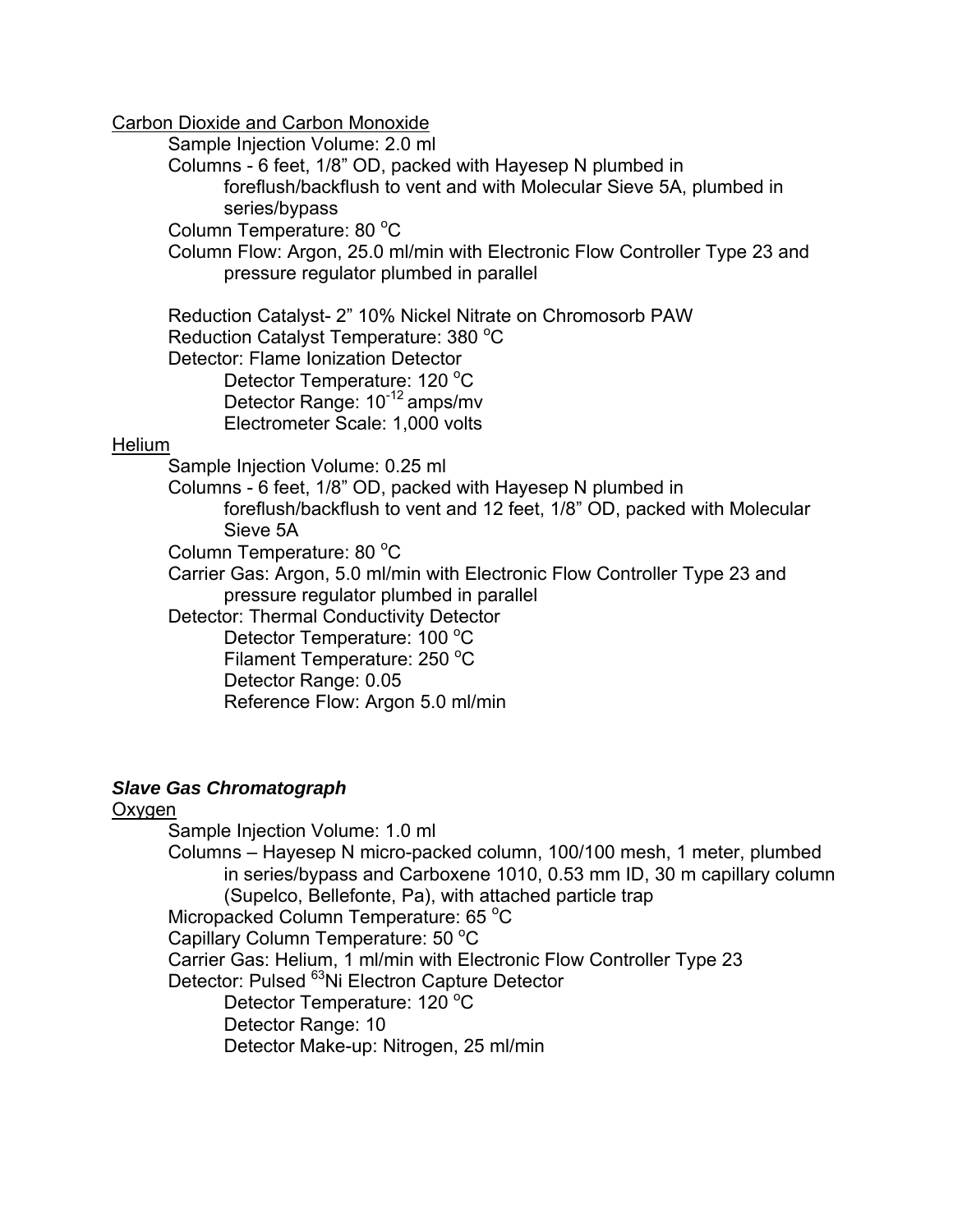Total Sulfur

Cryofocus Parameters:

Trap Cryogen: liquid nitrogen

Trap: 90 µl empty tubing

Initial Temperature:  $-179$  °C, hold 7.00 minutes

Temperature Ramp: +200 °C/min

Temperature:  $+140$  °C, hold 69.27 minutes

Mass Flow Controller setting: 50 ml/min, calibrated for hydrogen

Sample Loading Volume: 300 ml

Sample Processing Interval: 0.01 to 7.40 minutes

On-column injection occurs at 7.40 minutes.

Column: CP-Sil 5CB for Sulfur, 0.32 mm ID, 30 m, 4.0 µ film thickness (Agilent, Santa Clara, CA)

Column Flow: 1.5 ml/min with Electronic Flow Controller Type 25 Split State: Off

Column Oven Cryogen: liquid nitrogen

Column Temperature Program:

Initial Temperature: -40.0  $^{\circ}$ C, hold 15.00 minutes

Temperature Ramp: +3 °C/min Temperature:  $+100.0$  °C, hold 0.00 minutes

Temperature Ramp: +9 °C/min

Final Temperature:  $200.0$  °C, hold 5.00 minutes

Detector: Pulsed Flame Photometric Detector

Detector Temperature: 120 °C

Photomultiplier Voltage: 550 volts

Gate Delay: 5.0 msec

Gate Width: 10.0 msec

Trigger Level: 200 mv

Detector Range: 10-10 amps/mv

Sulfur compounds were individually identified and quantitated and then mathematically summed to get Total Sulfur.

Total Halogenates Cryofocus Parameters: Trap Cryogen: liquid nitrogen Trap: 90 µl empty tubing Initial Temperature: -179 °C, hold 7.00 minutes Temperature Ramp: +200 °C/min Temperature:  $+140$  °C, hold 69.27 minutes Mass Flow Controller setting: 50 ml/min, calibrated for hydrogen Sample Loading Volume: 300 ml Sample Processing Interval: 0.01 to 7.40 minutes On-column injection occurs at 7.40 minutes. Column: CP-Select 624, 0.32 mm ID, 30 m, 1.8 µ film thickness (Agilent, Santa Clara, CA) Column Flow: 2.0 ml/min with Electronic Flow Controller Type 25 Split State: Off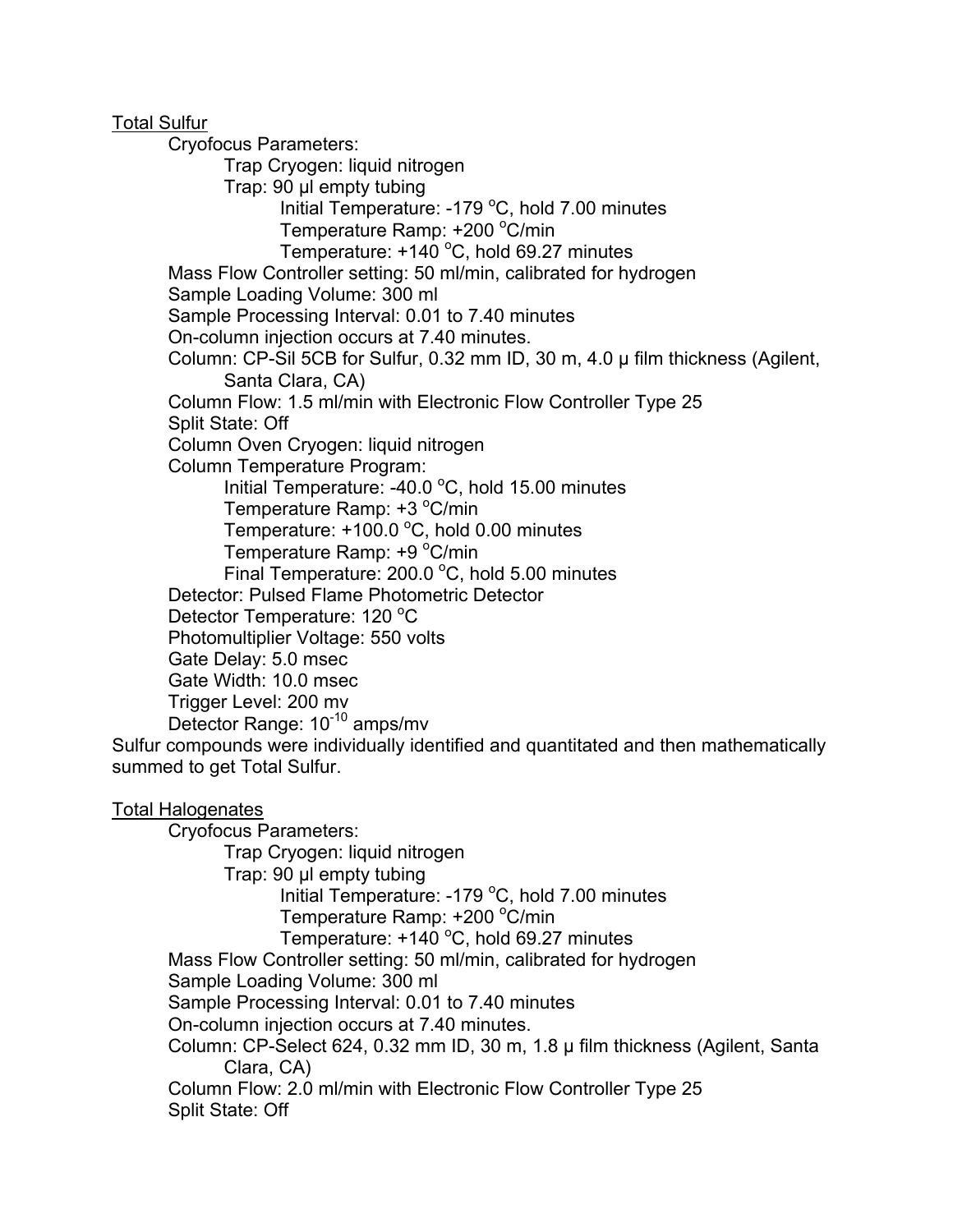Column Oven Cryogen: liquid nitrogen Column Temperature Program: Initial Temperature: -40.0  $^{\circ}$ C, hold 15.00 minutes Temperature Ramp: +3 °C/min Temperature:  $+100.0$  °C, hold 0.00 minutes Temperature Ramp: +9 °C/min Final Temperature:  $200.0$  °C, hold 5.00 minutes Mass Spectrometer Scan Range for Full Scan: 45 to 300 m/z Mode: Single Quadrupole Source: EI Filament Emission Current: 80 µA Electron Energy: -70 eV Source Temperature: 150 °C Transfer Line Temperature: 150 °C Manifold Temperature: 40 °C Full Scan (for peak locating) and Selected Ions Monitoring (for monitoring) Extended Dynamic Range (EDR) activated Compound searches were conducted with NIST 11 Spectral Library.

 Halogenates were individually identified and quantitated and then mathematically summed to get Total Halogenates.

 Water content in hydrogen fuel was measured by cavity ring-down spectroscopy with Tiger Optics Halo Trace Level Moisture Analyzer (Warrington, Pa) without any pretreatment. Concentrations for formaldehyde and ammonia were determined with another cavity ring-down spectrometer, Tiger Optics Laser Trace Series (Warrington, Pa), specifically tuned for these two analytes. This technique measured concentrations directly from established absorbtivities at the target wavelength and did not require standards. The sample outlet from the chromatographs was plumbed directly to the spectrometers' inlet so that the sample could be analyzed by all techniques at the same time.

 Halogenate standards were prepared in 6 liter Summa canister that had been evacuated to below 10 mTorr with Lotus Consulting CC-1 Canister Cleaner, and then humidified with 150 µL purified liquid water prior to loading. Working standards were made from TO-14 stock gases (1 µmol/mol, Restek, Bellefonte, Pa) by serial dilutions with Lotus Consulting PS-1 Pressure Station. Multi-level calibrations were performed by varying the sample loading time with a fixed flow rate into the cryofocus trap into a mass flow controller.<sup>5</sup> Calibrations for helium, oxygen, argon, nitrogen, methane, carbon dioxide and carbon monoxide were performed using a gravimetric mixture at the target levels from Scott-Marin, Inc. (Riverside, Ca). Multi-point standards were prepared by serial dilutions.

 Sulfur standards were generated from permeation tubes (VICI Metronics, Poulsbro, Wa) and a VICI Metronics Dynacalibrator 500. Multiple calibration points were created by altering dilution flows within the Dynacalibrator.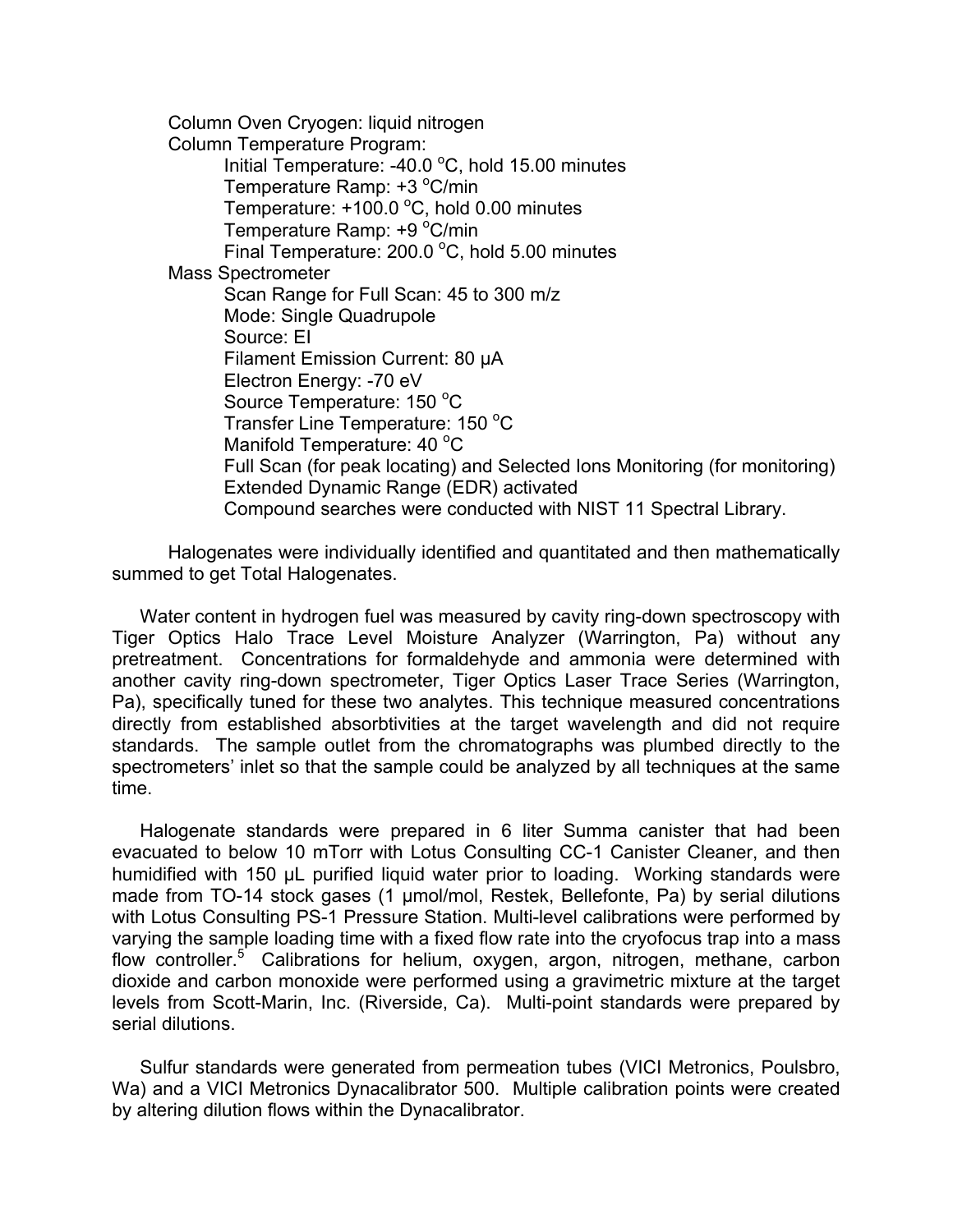#### **RESULTS AND DISCUSSION**

 Nitrogen was readily separated from the other gases with a molecular sieve column and very detectable at the target level of 100 µmol/mol (Figure 2). Possible detector interferents were stripped away with the Hayesep N precolumn.



**Figure 2. Chromatogram of 100 µmol/mol each of Argon and Nitrogen in Hydrogen.**

 Argon and oxygen are extremely difficult to separate under reasonable conditions, and are often reported as a combined concentration. Since the action level for argon (100 µmol/mol) was dramatically above the target for oxygen (5 µmol/mol), argon dominated the eluting composite peak. The combined peak is reported here as "argon".

 Oxygen concentrations were independently reported by electron capture detection that was sensitive to only this component and not to argon. Oxygen was very responsive to the electron capture detector and was readily identifiable and accurately measured at the 5 µmol/mol level (Figure 3). Possible detector interferents were stripped away with a micropacked Haysep N precolumn.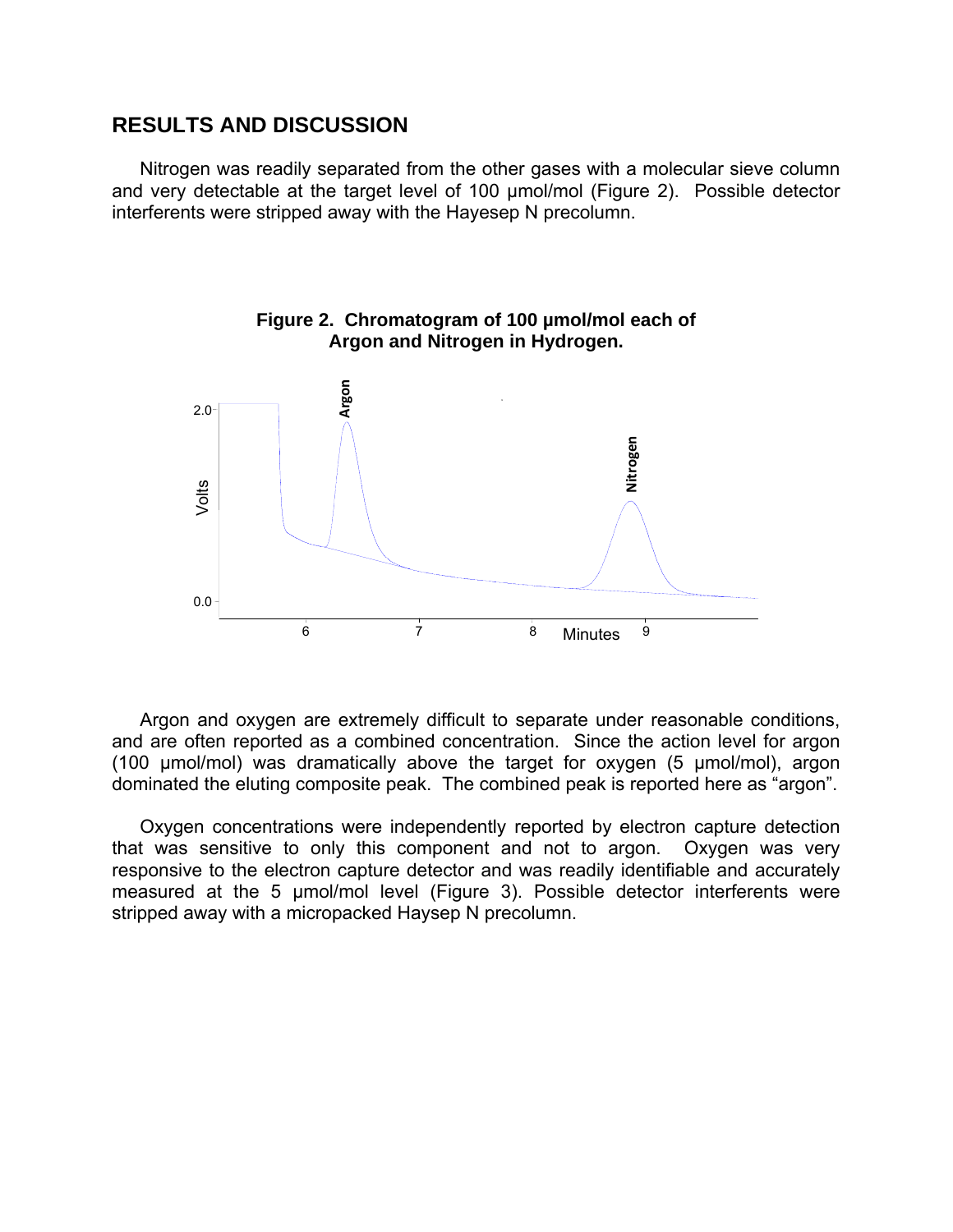**Figure 3. Chromatogram of 5 µmol/mol Oxygen in Hydrogen.** 



 Total Hydrocarbons (THC) relied on the perfect carbon counter inherent in a high performance flame ionization detector to generate a measure of hydrocarbons in hydrogen reported as methane equivalent (Figure 4). $^6$  A fixed volume sample loop was directed to the detector without any chromatography. The square shape of the resulting peak was effectively the laminar transfer of the sample from the loop to the detector.



**Figure 4. Total Hydrocarbons measured at 2 µmol/mol.** 

Helium could only be detected with a thermal conductivity detector using argon as the carrier and reference gases (Figure 5). Separation of helium from hydrogen was accomplished with a long molecular sieve column (12 feet) with a Hayesep N plumbed in to strip off possible interferents. Fortuitously, helium elutes prior to hydrogen to allow helium to be not overwhelmed by the major tail from the elution of hydrogen. Packed columns were used to allow larger sample injection volumes to be employed for enhanced sensitivity.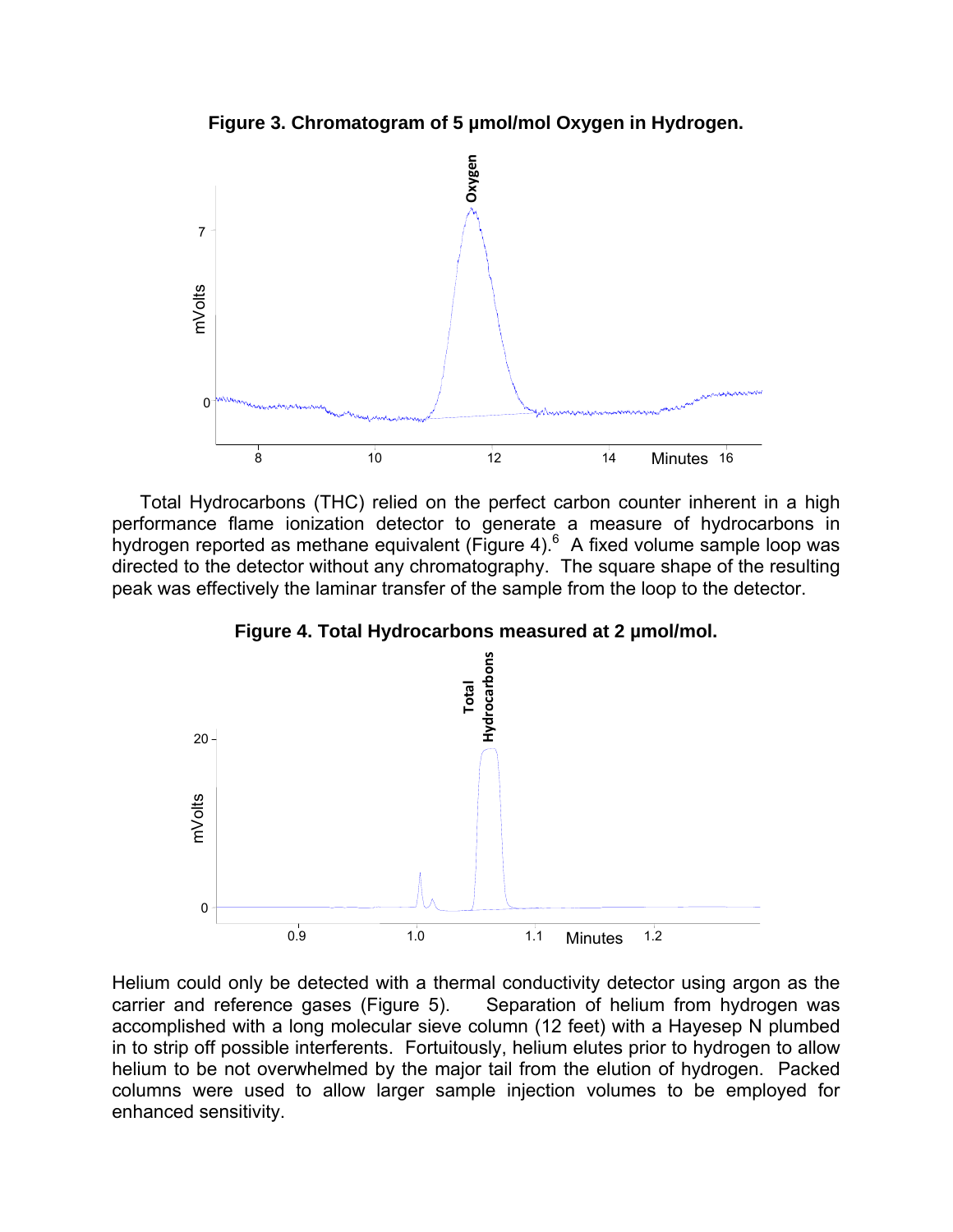**Figure 5. Chromatogram of 300 µmol/mol Helium in Hydrogen.** 



Carbon dioxide and carbon monoxide, at the mandated levels of 2 µmol/mol and 0.2 µmol/mol respectively, could not be monitored directly by common detectors. To enhance detection, both were passed through a reduction catalyst for conversion to methane after chromatographic separation. In both cases, possible interferents were stripped away with a Hayesep N precolumn. Carbon dioxide was eluted through the Hayesep N column prior to the backflush, but with the molecular sieve column bypassed (Figure 6). Carbon monoxide was separated from others with a molecular sieve column (Figure 7). Both peaks were generated with the same injection.

**Figure 6. Chromatogram of 2 µmol/mol Carbon Dioxide in Hydrogen.** 



 The mandated level of 0.2 µmol/mol for carbon monoxide approached the detection limit for the flame ionization after conversion to methane with a reduction catalyst. Larger injection volume had been attempted, but resulted severely distorted peak shapes due to the overloading of the column system.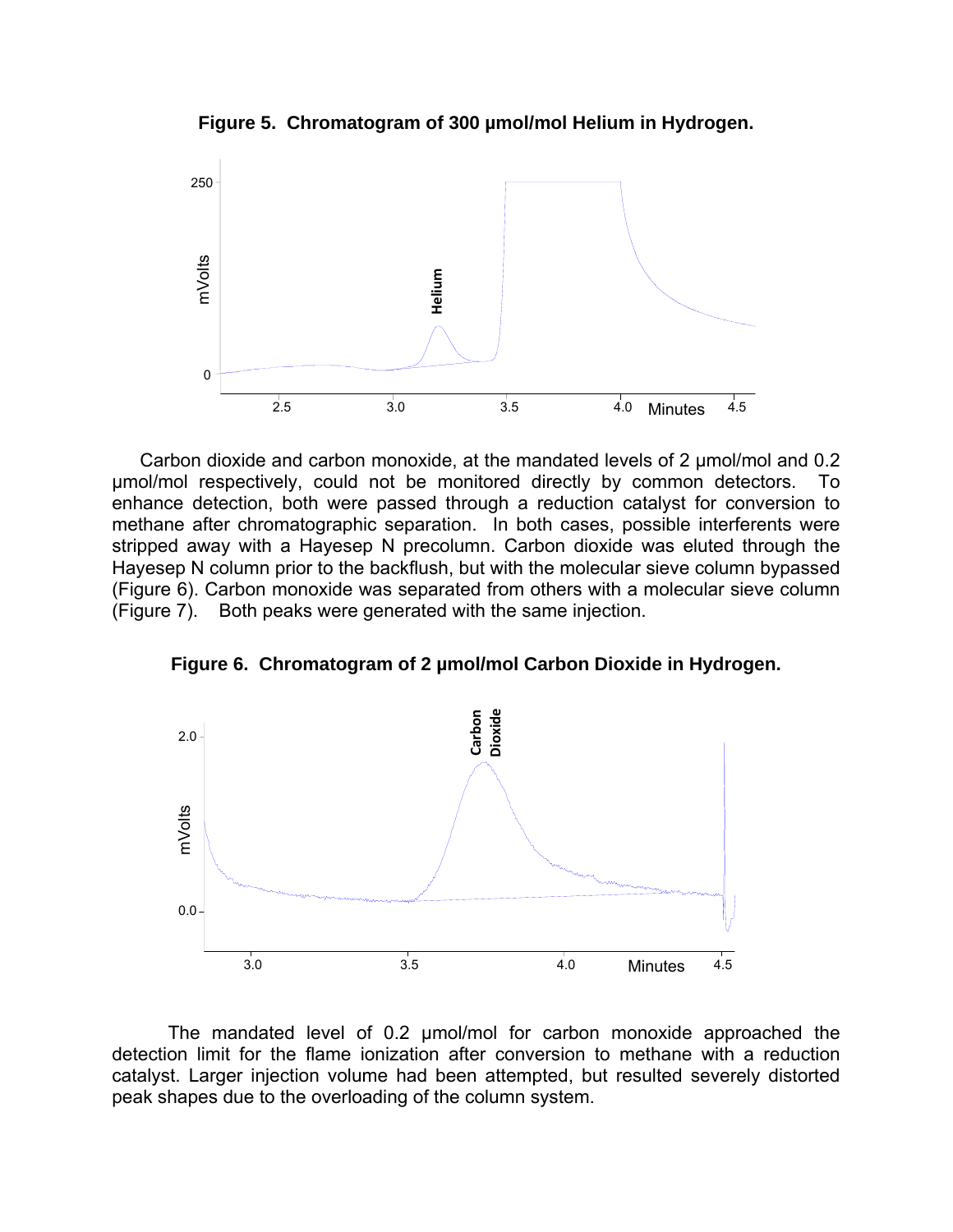**Figure 7. Chromatogram of 0.4 µmol/mol Carbon Monoxide in Hydrogen.** 



Sulfur compounds can have serious detrimental effects on the performance of fuel cells and must be individually measured at very low levels, especially as their concentrations are added together post-separation. A sample volume of 300 ml was loaded into a low volume cryo-focus trap and then injected into the column.



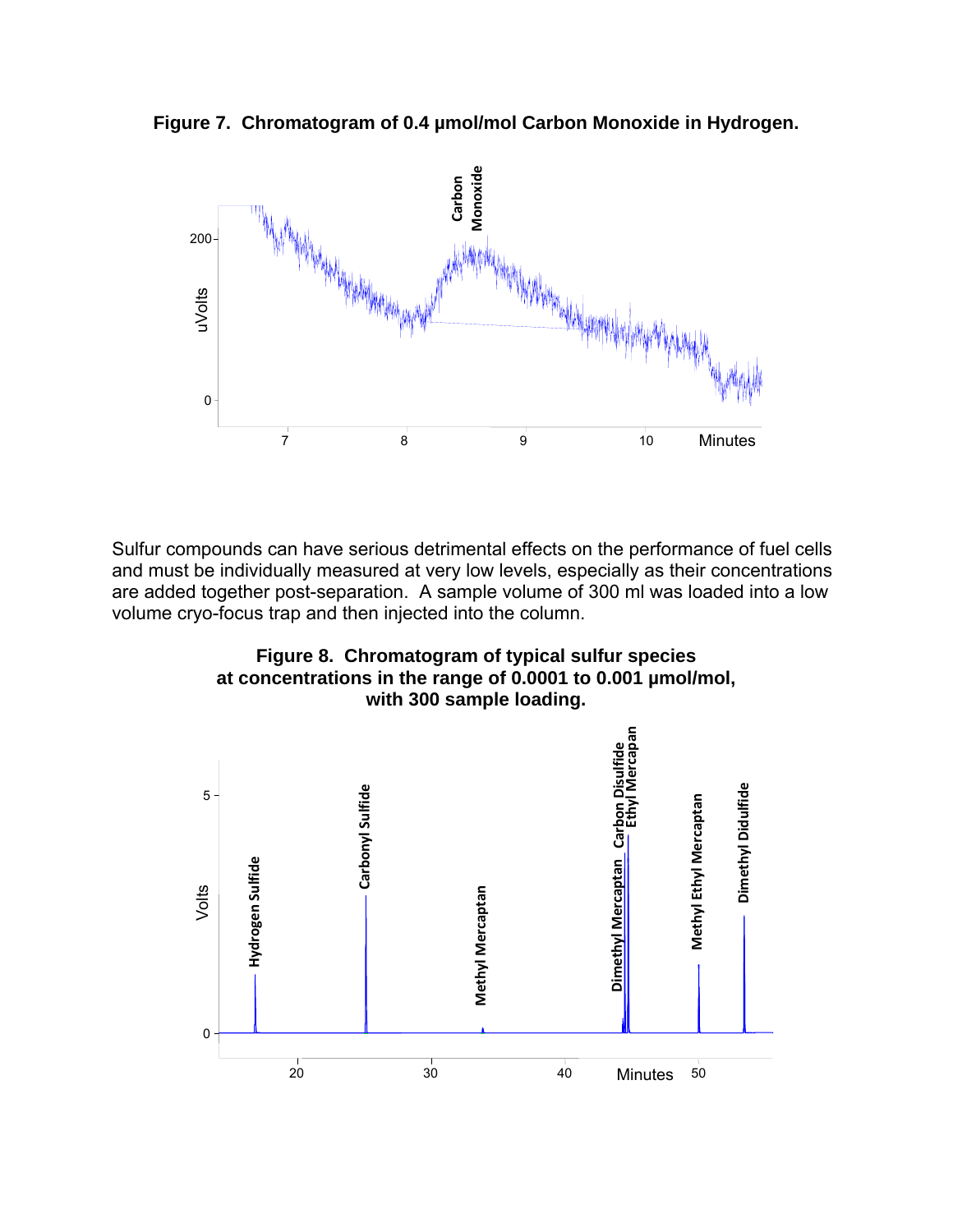Well over 200 gaseous chemical species containing fluorine and chlorine atoms are possible, many labeled as Freons. They can only be properly identified and quantitated by mass spectrometry. The low levels require focusing a large volume into a cold trap and then injection into the column. Chromatogram of representative components is shown in Figure 9. The concentration for total halogenates was generated by summing up individual concentrations.

**Figure 9. Chromatogram of representative halogenates at 0.01 µmol/mol each by mass spectrometry with 300 ml sample loading.** 

### **SUMMARY**

 Maximum concentrations listed in specifications for hydrogen fuel are solely based on their effects on performance of a fuel cell, and are not related to capabilities of analytical equipment to measure them. Thus the design of the analyzer must conform to capabilities needed to measure these mandated levels with good precision and accuracy. A single detection approach is not feasible with the very low sensitivities required. Even with specifically tuned detectors, some target levels push intrinsic performance limits, especially carbon monoxide. And several others rely on separating individual species and then summing their concentrations to get a total, including total sulfurs and halogenated compounds. These very low action levels require large volumes focused down to a small injection volume in order to detect them.